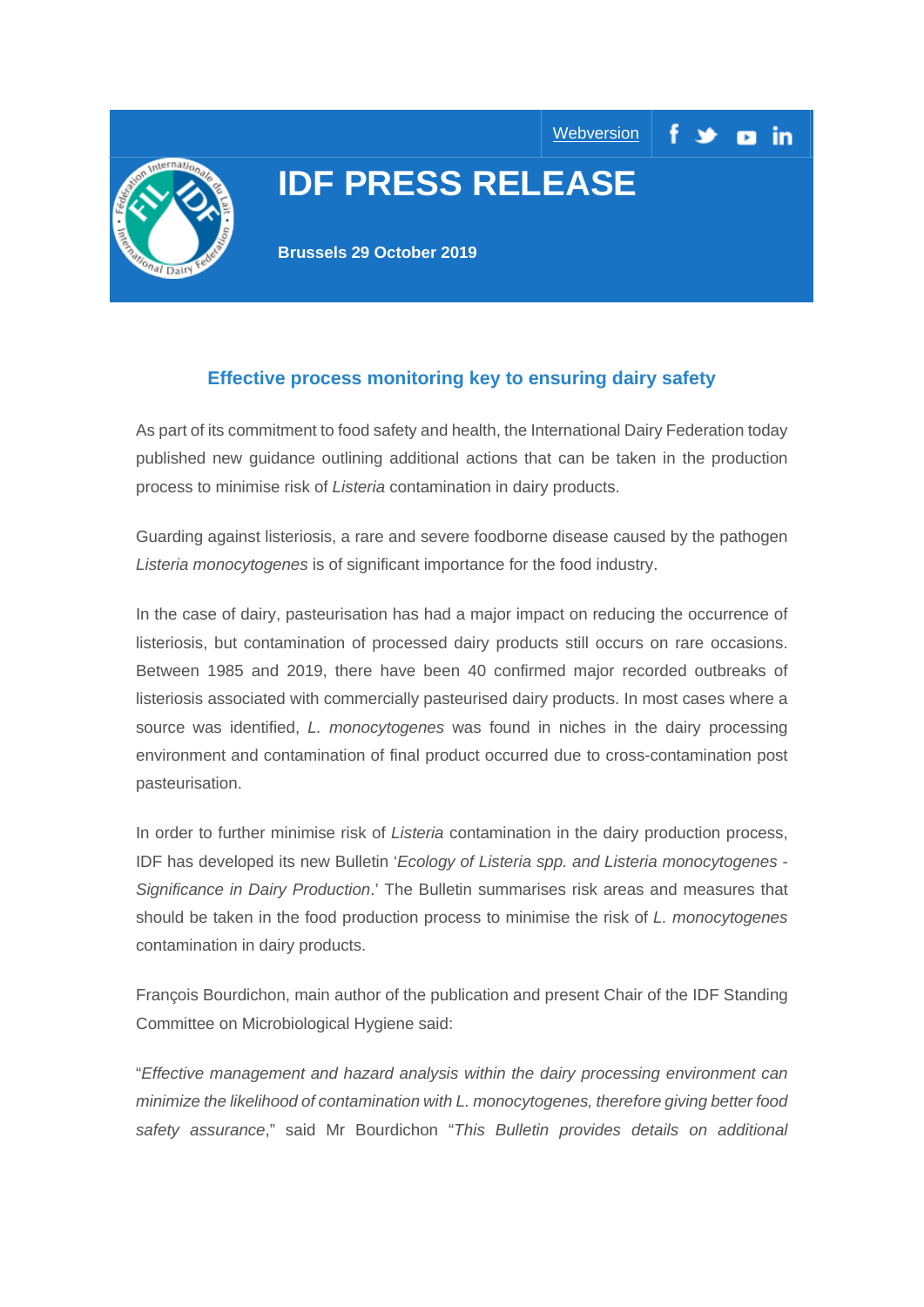*measures that must be taken to avoid contamination and ensure the safety of dairy products which are so essential for a healthy diet*."

Recent advances in source tracking can help characterise resident strains, their resistance to cleaning agents and adherence to dairy product contact surfaces. Control measures can be customized for a better fit-for-purpose, with better hygienic design and a good rationale for the use of chemical cleaning agents.

Good milking practices reduce the prevalence of *L. monocytogenes* in processed dairy, while pasteurisation reduces the contamination (if any) of processed milk with *L. monocytogenes*. Process environment monitoring guard against re-contamination. By providing additional knowledge to all steps of the dairy chain, IDF work is contributing once again to safer food.

The Bulletin of the IDF N° 502/2019, Ecology of Listeria spp. and Listeria monocytogenes - [Significance in Dairy Production,](https://fil-idf.us13.list-manage.com/track/click?u=655379ac300ae7f1505554aa1&id=c0a4ef4262&e=1836b4a170) will be available on the [IDF website](https://fil-idf.us13.list-manage.com/track/click?u=655379ac300ae7f1505554aa1&id=c17bd558a7&e=1836b4a170) from today.

**ENDS**